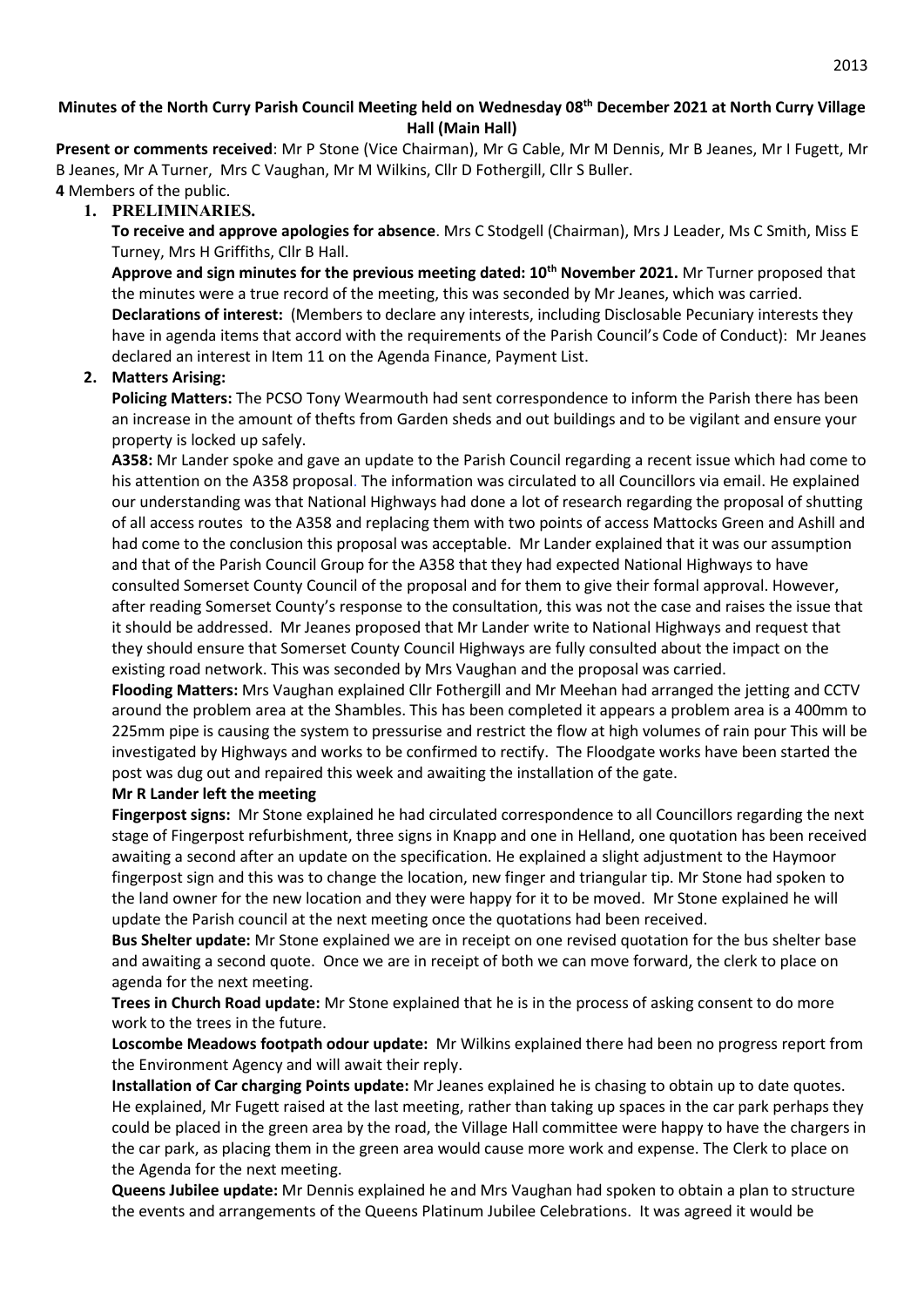simpler if each event had its own group to manage the project and deliver on the day. After discussion possible events were suggested to plan and work towards, it was agreed to hold the Beacon Lighting at Nythe Farm and use this event to raise money for the Church Bells, the Beacon must be registered and there is strict guidance on how to make/build it etc. On the Saturday Buckingham Palace are having a Platinum Party with music etc. it was suggested, perhaps a group could form to provide some entertainment or a concert. Sunday there is a big Jubilee Lunch and may be arrange an event to be held at the playing field where people can come and bring their posh lunch and dress up, some music to be provided too. Cllr Fothergill advised there is a website which can help with the organisation of the Platinum Jubilee and this can be found at [www.platinumjubileesomerset.org.](http://www.platinumjubileesomerset.org/) It was agreed to place on the Agenda for next month to discuss further and await any further ideas from Parishioners.

**Remembrance Sunday report:** Mrs C Stodgell the Chairman of the Parish Council, express what a good turn out there was at the Remembrance Service and the Parish Council would like to thank all those who helped or took part on the day.

**County Cllr. Report –** weekly updates being forwarded by email

#### **3. Planning Applications for comment by North Curry Parish Council.**

- **24/21/0056/CQ** Prior approval for proposed change of use from agricultural building to 3 No. dwelling houses (Class C3) and associated building operations at Hill Farm, Combe Lane, Knapp, North Curry. **24/21/0057/CQ** Prior approval for proposed change of use from agricultural building into 1 No. dwelling house (Class C3) and associated building operations at Hill Farm, Combe Lane, Knapp, North Curry. **24/21/0058/CQ** Prior approval for proposed change of use from agricultural building into 1 No. dwelling house (Class C3) and associated building operations at Hill Farm, Combe Lane, Knapp, North Curry. The above applications were discussed together. Mr Turner explained fully each applications proposal and location. After discussion concerns were raised by the Parish Council and a neighbour regarding the access to the site and increased traffic whilst the development was underway on the very narrow lanes, as well as the increase in domestic traffic after new residents had moved in. Mr Turner proposed to object to the application, but the Parish Council understands that this application is likely to go ahead because of its status, the Parish Council is very concerned about the additional traffic of both construction and the future domestic use that this construction will cause on the narrow access roads, this was seconded by Mr Fugett, which was carried. Mr Turner explained we had received late correspondence from Somerset West & Taunton Planning to say the application 24/21/0034 – Redevelopment of land to form private fishing pond on land off West Sedgemoor Road, Helland, and North Curry, has been withdrawn.
- **4. Ratification of Trustee of the Parish Council replacement (Mr G Cable) for the Parochial Church Charity.**  Mr Turner proposed for Mr G Cable to be Trustee replacement for the Parochial Church Charity, this was seconded by Mrs Vaughan, which was carried.
- **5. To discuss Speedwatch and 20mph Scheme and SIDS update.** Mr Stone explained he has updated the Councillors regarding the Speedwatch and SIDs via email. He showed a picture of the proposed SIDs to be use which would read actual speed of a vehicle and show this on the device. He explained the Canterbury Drive location had been approved by the Police but we are still awaiting approval of other locations. It was agreed to continue with the work to approve other locations. Mr Stone confirmed cost of the SIDs, pole and training if we have one pole it would be approx. £2,550 for two poles and two SID installations,the cost would be approx. £4,500 and suggested, perhaps at the next meeting a decision could be made. **Discussion of contractor's tractor speed throughout the village.** Mrs Vaughan explained this is a long standing problem and the subject is more about the farm vehicle driver's attitude and behaviour rather than the speed and perhaps could be altered easily if we had understanding and cooperation from the farmers and contractors themselves. Mr Dennis suggested that perhaps we could meet to attempt to appeal to the farmers/contractor's such as Webbers and Pattens to discuss the ongoing problems. Mr Dennis suggested we invite the farmers to come and have a friendly discussion to address the situation of speed, damage to grass verges and other property and how some people feel intimidated by the large vehicles travelling within the Parish etc. It was suggested to meet in a mutual area with two members of North Curry and Stoke St Gregory Parish Council Councillors to talk through and try to resolve issues raised. Mr Dennis agreed to approach the Farmers and set up the meeting in the New Year and Mr Stone to contact Stoke St Gregory Parish Council to see if they would like to join in the discussion.
- **6. To discuss purchase of 20mph bin stickers for Parishioner's within the 20mph zones.** Mr Stone explained the bin stickers for Parishioner bins within the 20mph Zone would cost in the region of £31.50 he asked that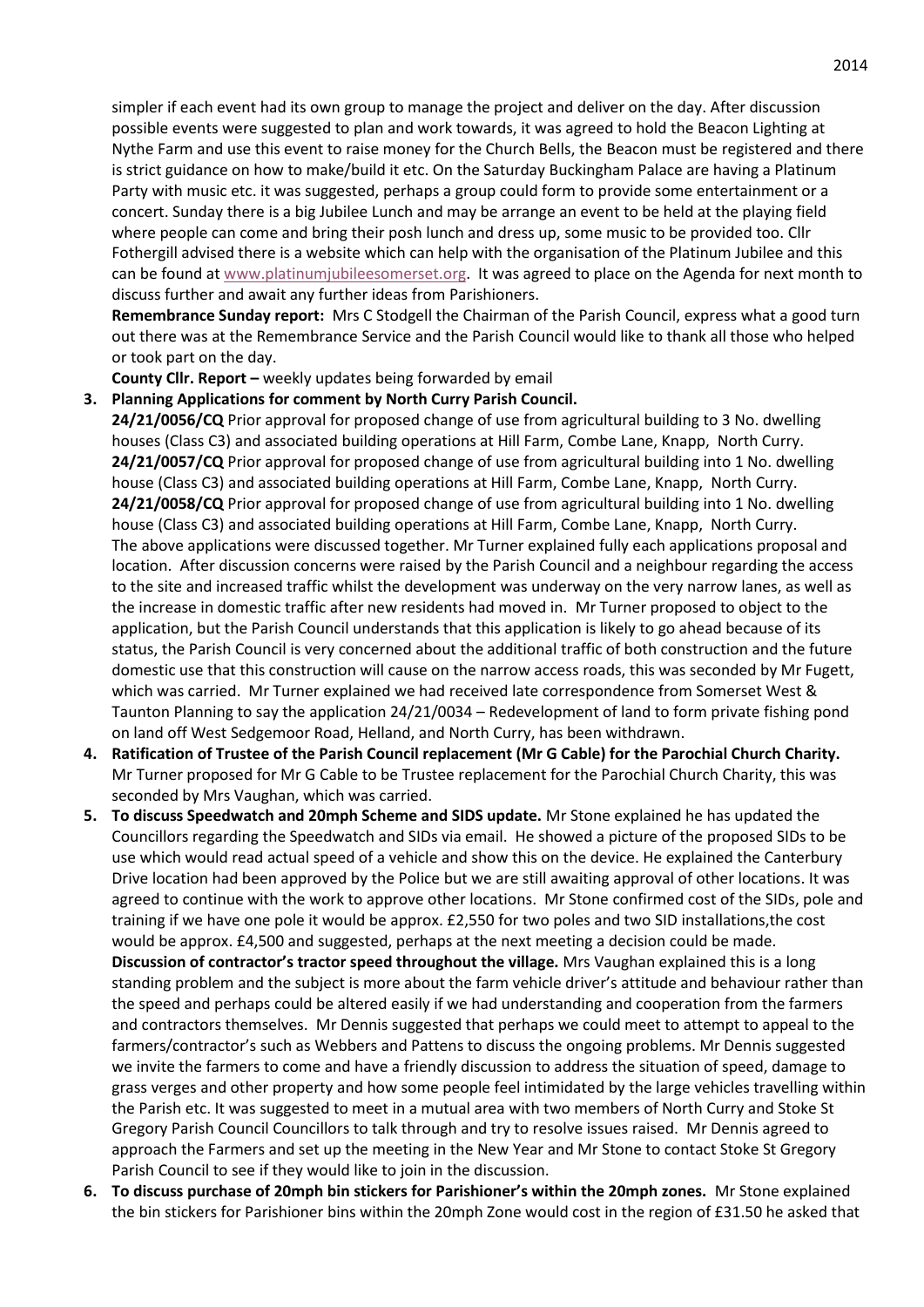the Parish Council bare the cost and he would deliver to the households with the areas. Mrs Vaughan proposed we agree to pay the cost and for Mr Stone to deliver to the Parishioners, this was seconded by Mr Wilkins which was carried.

- **7. To discuss North Curry Sports Ltd application using S106 Grant monies.** It was agreed by the Parish Council to discuss this item when members of North curry Sports are available to attend.
- **8. North Curry Church Bells Appeal.** Correspondence: A7182 Mr Stone explained we had received an email from Geoffrey Dart, Chairman of the Church Bells Appeal regarding sponsoring the Bells at a cost of £10k. After discussion, it was agreed although we are sympathetic to the cause we still need to clarify a few issues, financially and legally, before going ahead. The Clerk to investigate.
- **9. To consider permitted usage and related signage of footpaths to Lockyer's Field and Loscombe Meadows.**  Mr Jeanes explained he had seen horses using the footpath at Lockyers Field and asked, due to the narrow path, if we should clarify with Rights of Way if horses are permitted. If not, may be a sign should be considered for the Lockyers Field and Loscombe Meadows footpaths to State "not suitable for Horses, Cyclist give way to pedestrians. It was discussed this proposal would require consultation with both management committees of the two areas and agreed to approach them with the suggestion of the signs worded as above, if required.
- **10. To discuss the proposal of a Formation of a Central Somerset Local Community Network (LCN). (Meeting attended by Mr Stone & the Clerk**). Mr Stone explained the meeting he and the Clerk attended regarding the LCN and the proposal of Somerton Town Council to set up a Central LCN, which would include 31 parishes in total. After a discussion it was agreed the Parish Council would be happy to continue being involved but not yet ready to commit to becoming a member until such times more information was given by Somerset West & Taunton and Somerset County Council. The Clerk to write to Somerton Town Council to explain.

# **11. Finance: Monthly Bank Report, Payment List:**

**Monthly Bank Report**: The Clerk presented the Monthly Bank Report, Mr Turner proposed that the report was a true record, this was seconded by Mr Wilkins, which was carried. The Clerk raised the issue of Zoom and that we are no longer using it and should it be cancelled. Mr Jeanes proposed that we should cancel our monthly subscription, this was seconded by Mr Wilkins, which was carried.

**Payment List:** The Clerk presented the Payment list below and explained we would be receiving a credit of £14.21 from NCVH against the October 2021 Invoice and a late invoice had been received from Mr Jeanes for Grass cutting for November 2021 of £60.00. Mrs Vaughan proposed to approve the Payment list, this was seconded by Mr Dennis, which was carried. Mr Turner asked if the usual payments for White Street and the Playing Fields for grass cutting were to be made, it was agreed to add them to the Payment List for approval for the meeting in January 2022.

#### **Payment List:**

|                                                   | <b>Cheque</b> |              |            |
|---------------------------------------------------|---------------|--------------|------------|
| <b>Monthly Payment List - December 2021</b>       | No.           | <b>Total</b> | <b>VAT</b> |
| Clerk-Maria Perry - December 2021                 | <b>BACS</b>   | 647.28       | 0.00       |
| Plusnet (bill not issued as yet)                  | DD            | 20.00        | 0.00       |
| Service Charge                                    | SΟ            | 104.75       | 0.00       |
| IONOS monthly Hi Drive Storage fee                | DD            | 3.00         | 0.60       |
| Zoom pmt to Maria Perry December 2021             | S/O           | 11.99        | 2.40       |
| North Curry V.Hall - Hire 10/11 & 24/11 Inv 3553  | <b>BACS</b>   | 28.42        | 0.00       |
| North Curry V.Hall - Hire 13/10 & 27/10 Inv 3526  | <b>BACS</b>   | 28.42        | 0.00       |
| NC Stable Charge - Elec 01/09-30/11 Inv 2021/1/08 | <b>BACS</b>   | 64.60        | 0.00       |

- **12. Precept 2022/23.** Mr Jeanes reminded all Councillors we do have to decide next month what our Precept will be for 2022/23. We have agreed an extension and highlighted again if there was anything else to consider to highlight it at the January meeting.
- **13. To consider and approve valuation of buildings for insurance purposes**. Mr Jeanes explained that we should value our buildings every so many years for insurance purposes and a valuation it now due. Quotes have been obtained and sent via email to all Councillors. Mr Jeanes proposed as Greenslade Taylor Hunt gave the cheapest quote we instruct them to value the Stable, the Pavilion and Storage Shed at White Street, this was seconded by Mrs Vaughan, which was carried.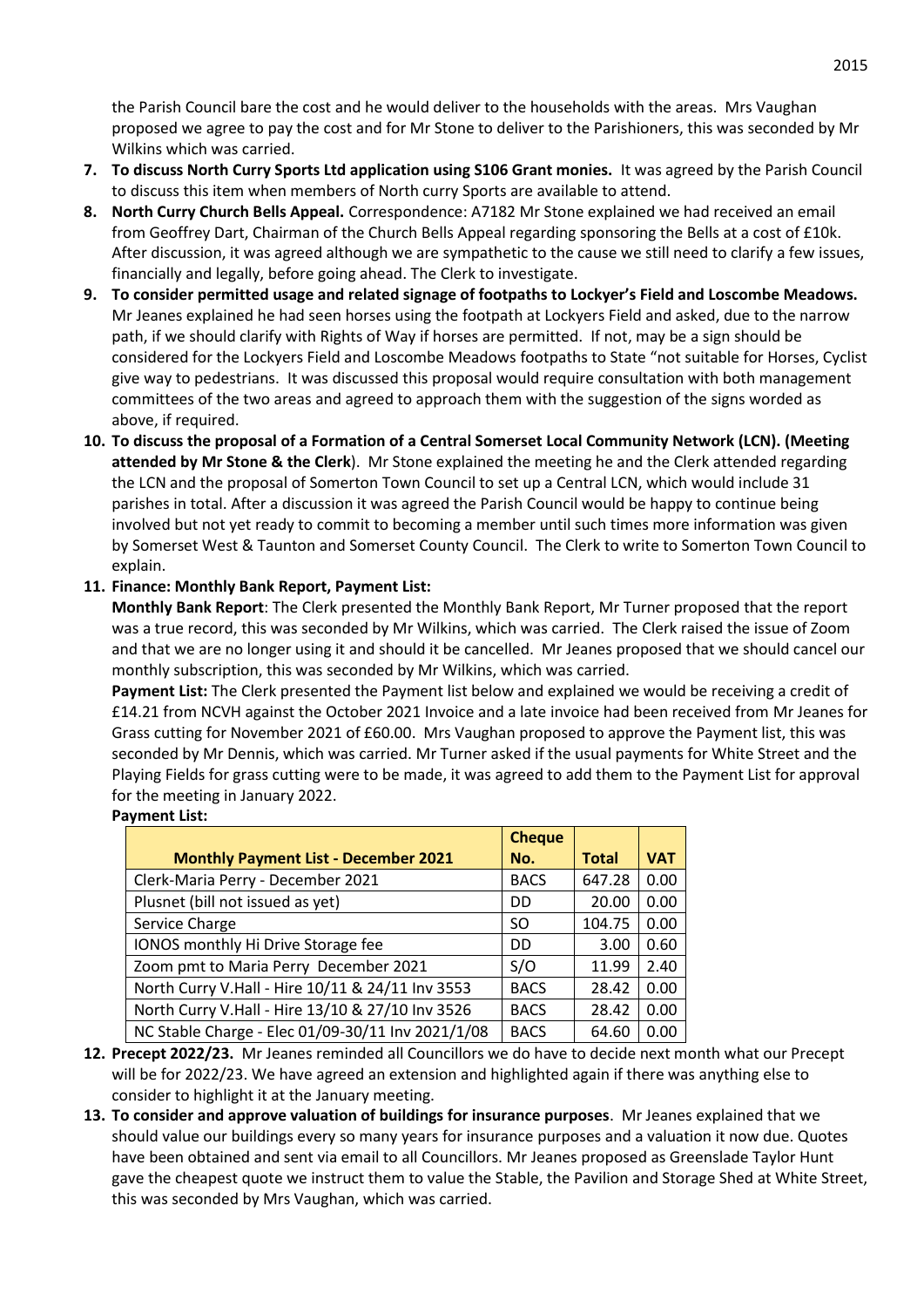- **14. Correspondence. Correspondence A7186**: The Vice Chairman explained we had received an email regarding a proposal for a BMX track to be installed at the Playing Fields, Greenway. Mr Turner informed the Parish Council that this is due to be discussed at the next Playing Field committee meeting. Mr Stone explained we had received an email requesting help with transport for the elderly to be able to get to Local Community Groups/Clubs. The Clerk explained she had been in touch by the Village Agent and this is exactly the type of thing they can help with. The Village Agents asked if we could suggest a monthly meeting place where they could engage with Parishioners that may require their help/advice. Mr Dennis suggest the Church it was agreed this was a good venue and the Clerk to inform the Village Agent of this idea. Somerset Bus Partnership had requested a representative from the Parish who could represent our bus route/service as it being one of the more delicate routes to keep in place. It was agreed to ask via the Pink sheet if anyone would like to volunteer.
- **15. Committee /Delegate reports –** (Please send written reports prior to the meeting and these will be included on the minutes.)

**Footpaths (PS):** Mr Stone explained one issue regarding the path along the River Tone from New Bridge to Knapp where there are not any Bristol Gates or safely usable styles and only gates some of which are locked. Therefore, Parishioners find it hard to walk the footpath safely. Mr Stone suggested that we write to the Environment Agency and ask if they would consider to install Bristol Gates where required, all agreed. **Playing Field (AT):** Mr Turner and the committee wishes to make you aware of the failure to attract new committee members even after using every method available to us for a considerable time. The existing committee (consisting of only 5 members) are able to deal with the routine running of the field and pavilion but are limited when it comes to new projects and fund raising. Should one of the present members leave for any reason the committee would become untenable. The Committee would welcome the Parish Councils thoughts it was agreed to discuss this as an item for the next meeting.

**Village Hall (LT):** Following Liz Turney needing to stand down as PC rep to the Village Hall committee Mr Jeanes agreed to stand in for her for the time being. Following lengthy correspondence with the Charity Commission and with their agreement the section within the Trust Provisions which governs the make-up of the committee has been updated to reflect the current and ongoing Hall users. They are currently thinking of covering over the patio area on the north side of the hall with a construction similar to the Coffee Shop veranda and also to build a better storage shed to replace the current wooden one. Both of these should be eligible for part-funding with 106 money.

**Tree Warden (PS):** Mr Stone he was busy after the storm and went around the village attending any fallen trees and debris.

**Stable (BJ):** A fire risk assessment was carried out on Monday by Safefire; we are awaiting their written report which will probably outline some measures which need to be taken to ensure the safety of the various users. The drainage issue in the car park is being addressed by Chris Burnham and should be satisfactorily completed today (Tuesday,  $7<sup>th</sup>$ ).

**Facebook (MW):** For the period  $-9$ <sup>th</sup> November 2021 – 7<sup>th</sup> December 2021Page Followers – 285, previously 283, Page Likes – 235, previously 233 – continued gradual increase 17 posts this period, but I have included 4 posts from 8<sup>th</sup> & 9<sup>th</sup> November as the reaches for these went up by 450 since my last report. We had 2,610 people reached at an average of 124 per post and 215 total engagements. The most popular post was for North Curry Youth Football Club at 237.

**16. Publicity Inputs.** Happy New Year to ALL Parishioners, Village Agent explain their service, reminder for School New Applications due January 2022, Somerset Bus Partnership request for volunteer representative and drains and gulley's to remind Parishioners to keep the gulley's clear.

#### **17. Matters for Discussion.**

Mr Dennis asked about the field next to the river bank across the moor why it is left in such a mess. After a discussion it was agreed to write to the Environment Agency and the Contractors to find out what is happening to the field in the future. Mrs Vaughan raise a questions from Mrs Leader ; she asked if the adverts are taken out of the Parish magazine as she felt it only fair to leave them in when placing on our Facebook page, however, after a discussion it was confirmed they are kept in. Mr Fugett suggested that after the recent ceremony in Queens Square Garden maybe we could consider more of a permanent gazebo/structure for a shelter and bring it in line for an idea for the Queens Platinum Jubilee. It was agreed to add it to the list of ideas for the Jubilee. Mr Turner explained he had now met Jan from Fusion Fostering to confirm that the planting will take place to cover the gaps in the hedge around the car park.